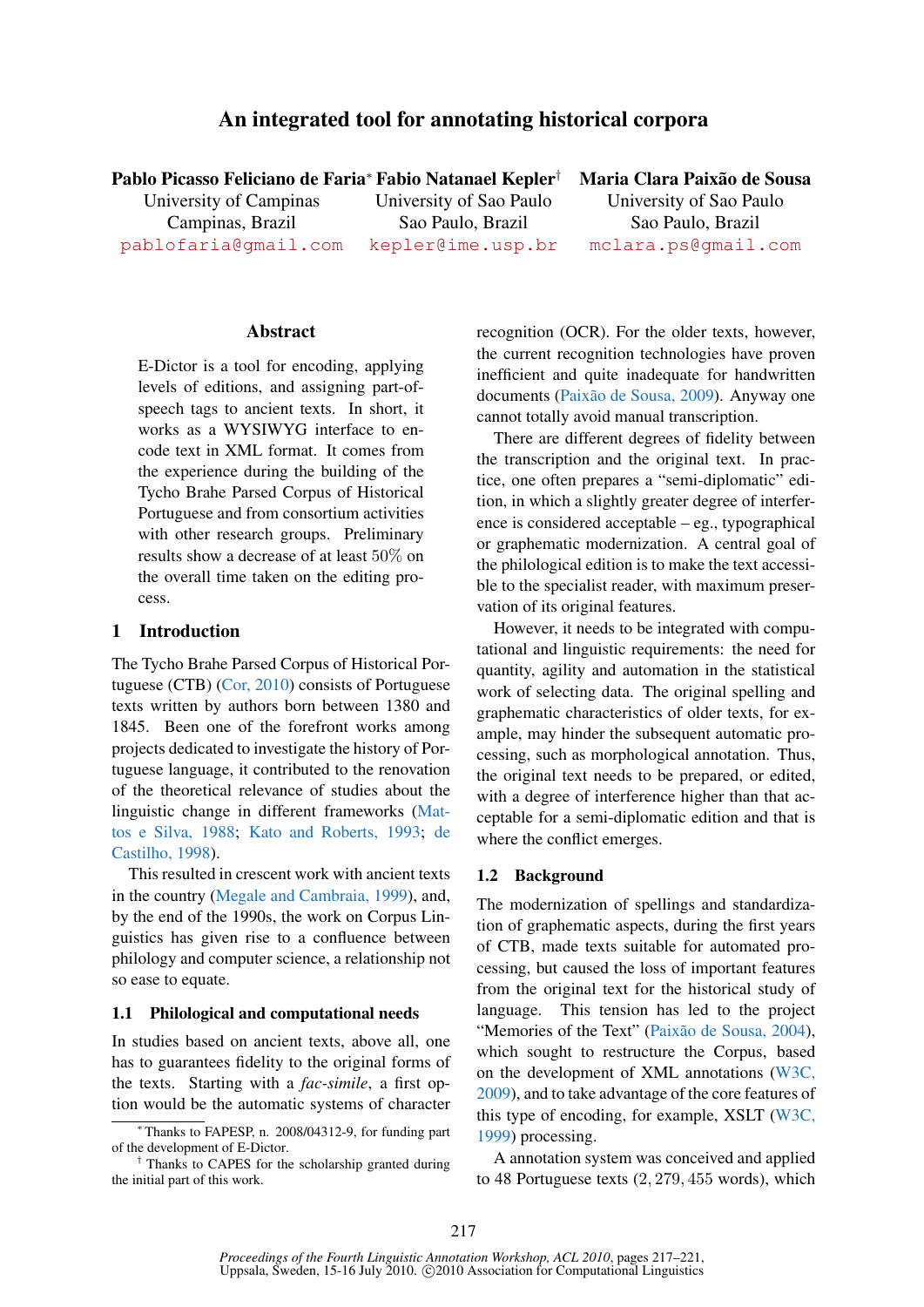allowed keeping philological informations while making the texts capable of being computationally treated in large-scale. Since 2006, the system has been being tested by other research groups, notably the *Program for the History of Portuguese Language* (PROHPOR-UFBA). The system, then, met its initial objectives, but it had serious issues with respect to reliability and, especially, ease of use.

We noted that manual text markup in XML was challenging to some and laborious for everyone. The basic edition process was: transcription in a text editor, application of the XML markup (tags plus philological edition), generation of a standardized plain text version to submit to automatic part-of-speech tagging, revision of both files (XML and tagged). All in this process, except for text tagging, been manually done, was too subject to failures and demanded constant and extensive revision of the encoding. The need for an alternative, to make the task more friendly, reliable, and productive, became clear. In short, two things were needed: a friendly interface (WYSIWYG), to prevent the user from dealing with XML code, and a way to tighten the whole process (transcription, encode/edition, POS tagging and revision).

## 1.3 Available tools

A search for available options in the market (free and non-free) led to some very interesting tools, which may be worth trying:

- *Multext*<sup>1</sup>: a series of projects for corpora encoding as well as developing tools and linguistic resources. Not all tools seem to have been finished, and the projects seems to be outdated and no longer being maintained.
- $CLaRK^2$ : a system for corpora development based on XML and implemented in Java. It does not provide a WYSIWYG interface.
- *Xopus*<sup>3</sup>: an XML editor, which offers a WYSIWYG interface. Some of its funcionalities can be extended (customized) throught a Javascript API.
- <*oXygen/> XML Editor*<sup>4</sup>: a complete XML development platform with support for all

major XML related standards. An XML file can be edited in the following perspectives: XML text editor, WYSIWYG-like editor, XML grid editor, tree editor.

Unfortunately, all the cited tools lack the capability of dealing proper with *levels of edition* for tokens (words and punctuations) and an integrated environment for the whole process of edition. Thus, in spite of their amazing features, none of them was sufficiently suitable, specially concerning spelling modernization and normalization of graphematic aspects. In fact, this is expected for the tools are intended to broader purposes.

#### 1.4 Solution

Conception and development of a tool, E-Dictor, where the need for a WYSIWYG interface joined a second goal, ie., integrating the tasks of the whole process, which would then be performed inside the same environment, with any necessary external tools being called by the system, transparently.

## 2 Integrated annotation tool

### 2.1 General features

E-Dictor has been developed in Python<sup>5</sup> and, today, has versions for both Linux and Windows (XP/Vista/7) platforms. A version for MacOS is planned for the future. It is currently at 1.0 *beta* version (not stable).

## 2.2 General interface features

As shown in Figure 1, the main interface has an application menu, a toolbar, a content area (divided into tabs: *Transcription*, *Edition*, and *Morphology*), and buttons to navigate throught pages. The tabs are in accordance with the flow of the encoding process. Many aspects of the functioning described in what follows are determined by the application preferences.

In the 'Transcription' tab, the original text is transcribed "as is" (the user can view the fac-simile image, while transcribing the text). Throught a menu option, E-Dictor will automatically apply an XML structure to the text, "guessing" its internal structure as best as it can. Then, in the 'Edition' tab, the user can edit any token or

<sup>1</sup>http://aune.lpl.univ-aix.fr/projects/ multext/.

<sup>2</sup>http://www.bultreebank.org/clark.

<sup>3</sup>http://xopus.com/.

<sup>4</sup>http://www.oxygenxml.com/.

 $5$ Available on internet at http://www.python. org/, last access on Jan, 21th, 2010. Python has been used in a number of computational linguistics applications, e.g., the *Natural Language Toolkit* (Bird et al., 2009).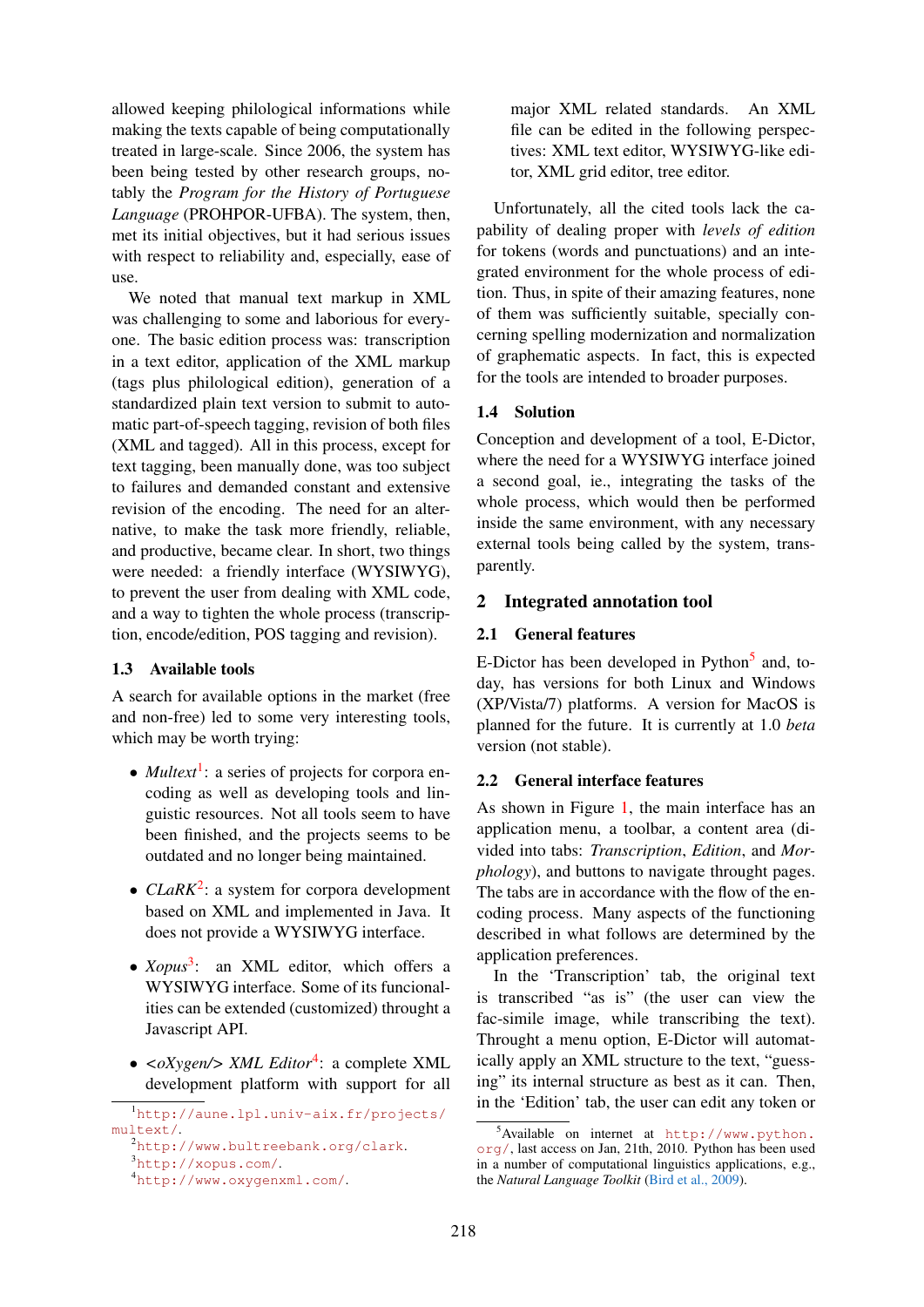

Figure 1: E-Dictor GUI.

structural element (eg., paragraph). Finally, in the 'Morphology' tab, tokens and part-of-speech tags are displayed in token/TAG format, so they can be revised<sup>6</sup>.

# 2.3 The XML structure

The XML structure specified meets two main goals: (i) be as neutral as possible (in relation to the textual content encoded) and (ii) suit philological and linguistic needs, i.e., edition must be simple and efficient without losing information relevant to philological studies. In the context of CTB, it was initially established a structure to encode the following information:

- Metadata: information about the source text, e.g., author information, state of processing, etc.
- Delimitation of sections, pages, paragraphs, sentences, headers and footers, and tokens.
- Class of tokens (part-of-speech tags) and phonological form for some tokens.
- Types (levels) of edition for each token.
- Comments of the editor.
- Subtypes for some text elements, like sections, paragraphs, sentences and tokens (eg., a section of type "prologue").

# 2.4 Encoding flexibility

A key goal of E-Dictor is to be flexible enough so as to be useful in other contexts of corpora building. To achieve this, the user can customize the "preferences" of the application. The most prominent options are the *levels of edition* for tokens; the subtypes for the elements 'section', 'paragraph', 'sentence', and 'token'; and the list of POS tags to be used in the morphological analysis. Finally, in the 'Metadata' tab, the user can create the suitable metadata fields needed by his/her project.

# 2.5 Features

Throught its menu, E-Dictor provides some common options (eg., Save As, Search & Replace, Copy & Paste, and many others) as well as those particular options intended for the encoding process (XML structure generation, POS automatic tagging, etc.). E-Dictor provides also an option for exporting the encoded text and the *lexicon of editions*<sup>7</sup> in two different formats (HTML and TXT/CSV).

# 2.6 Edition

To conclude this section, a brief comment about token (words and punctuation) edition, which is the main feature of E-Dictor. The respective interface is shown in Figure 2. When a token is se-

 $6$ The current version of E-Dictor comes with a POS tagger, developed by Fabio Kepler, accessed by a menu option.

 $7$ The actual editions applied to words and punctuations of the original text.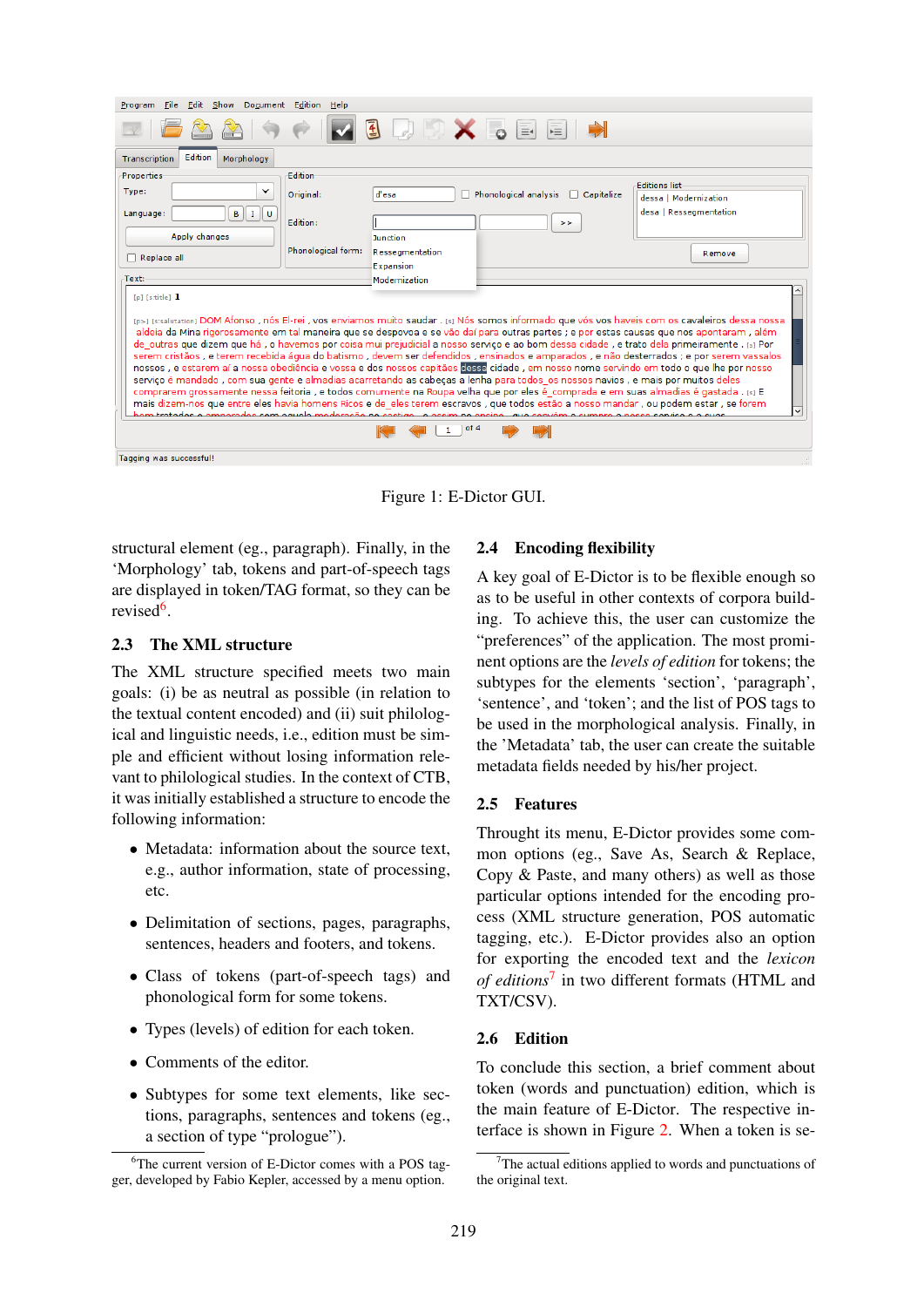

Figure 2: Details of the token edition interface.

lected, the user can: (i) in the "Properties" panel, specify the *type* of the token (according to the subtypes defined by the preferences), its foreign *language*, and *format* (bold, italic, and underlined); (ii) in the "Edition" panel, specify some other properties (eg., phonological form) of the token and include *edition levels* (according to the levels defined by the preferences).

To each token, the user must click on "Apply changes" to effectivate (all) the editions made to it. The option "Replace all" tells E-Dictor to repeat the operation over all identical tokens in the remaining of the text (a similar functionality is available for POS tags revision).

## 3 Discussion

The dificulties of encoding ancient texts in XML, using common text editors, had shown that a tool was necessary to make the process efficient and friendly. This led to the development of E-Dictor, which, since its earlier usage, has shown promising results. Now, the user does not even have to know that the underlying encoding is XML. It is only necessary for him/her to know the (philological and linguistics) aspects of text edition.

E-Dictor led to a decrease of about 50% in the time required for encoding and editing texts. The improvement may be even higher if we consider the revision time. One of the factors for this improvement is the better legibility the tool provides. The XML code is hidden, allowing one to practically read the text without any encoding. To illustrate the opposite, Figure 3 shows the common edition "interface", before E-Dictor. Note that the content being edited is just "Ex.mo Sr. Duque".

Finally, the integration of the whole process into one and only environment is a second factor for the overall improvement, for it allows the user to move freely and quickly between "representations" and



Figure 3: Example of XML textual encoding.

to access external tools transparently.

### 3.1 Improvements

E-Dictor is always under development, as we discuss its characteristics and receive feedback from users. There is already a list of future improvements that are being developed, such as extending the exporting routines, for example. A bigger goal is to incorporate an edition lexicon, which would be used by the tool for making suggestions during the edition process, or even to develop an "automatic token edition" system for later revision by the user.

#### 3.2 Perspectives

Besides CTB, E-Dictor is being used by the BBD project (BBD, 2010), and, recently, by various subgroups of the PHPB project (*For a History of Portuguese in Brazil*). These groups have large experience in philological edition of handwritten documents, and we hope their use of E-Dictor will help us improve it. The ideal goal of E-Dictor is to be capable of handling the whole flow of linguistic and philological tasks: transcription, edition, tagging, *and parsing*.